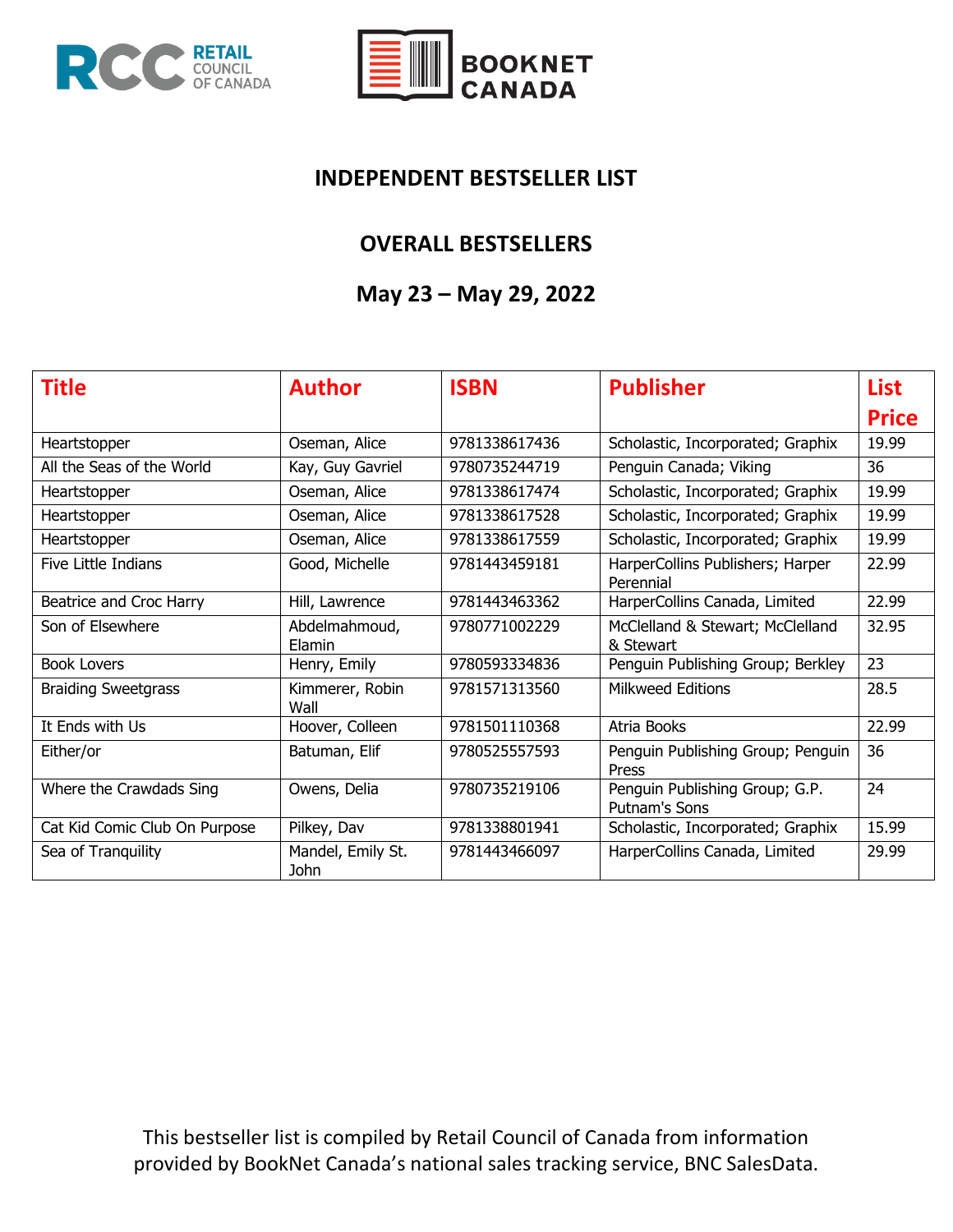



## **CANADIAN FICTION BESTSELLERS**

## **May 23 – May 29, 2022**

| <b>Title</b>                                   | <b>Author</b>             | <b>ISBN</b>   | <b>Publisher</b>                                         | <b>List</b><br><b>Price</b> |
|------------------------------------------------|---------------------------|---------------|----------------------------------------------------------|-----------------------------|
| All the Seas of the World                      | Kay, Guy Gavriel          | 9780735244719 | Penguin Canada; Viking                                   | 36                          |
| Five Little Indians                            | Good, Michelle            | 9781443459181 | HarperCollins Publishers;<br>Harper Perennial            | 22.99                       |
| Sea of Tranquility                             | Mandel, Emily St.<br>John | 9781443466097 | HarperCollins Canada,<br>Limited                         | 29.99                       |
| Scarborough                                    | Hernandez,<br>Catherine   | 9781551526775 | Arsenal Pulp Press                                       | 19.95                       |
| The Madness of Crowds                          | Penny, Louise             | 9781250145277 | St. Martin's Press;<br><b>Minotaur Books</b>             | 23.99                       |
| The Madness of Crowds                          | Penny, Louise             | 9781250847263 | St. Martin's Press;<br>Minotaur Books                    | 12.99                       |
| The Maid                                       | Prose, Nita               | 9780735241336 | Penguin Canada; Viking                                   | 24.95                       |
| Framed in Fire                                 | Whishaw, Iona             | 9781771513807 | <b>TouchWood Editions</b>                                | 16.95                       |
| Take Your Breath Away                          | Barclay, Linwood          | 9780063243170 | HarperCollins Publishers;<br>William Morrow &<br>Company | 23.99                       |
| <b>Bloomsbury Girls</b>                        | Jenner, Natalie           | 9781250283221 | St. Martin's Press                                       | 23.99                       |
| Every Summer After                             | Fortune, Carley           | 9780735243750 | Penguin Canada; Viking                                   | 24.95                       |
| We Measure the Earth with Our<br><b>Bodies</b> | Lama, Tsering<br>Yangzom  | 9780771047244 | McClelland & Stewart;<br>McClelland & Stewart            | 24.95                       |
| This Is How We Love                            | Moore, Lisa               | 9781487001193 | House of Anansi Press                                    | 32.99                       |
| Looking for Jane                               | Marshall, Heather         | 9781982170233 | Simon & Schuster,<br>Incorporated                        | 24.99                       |
| Not Dark Yet                                   | Robinson, Peter           | 9780771029493 | McClelland & Stewart                                     | 22                          |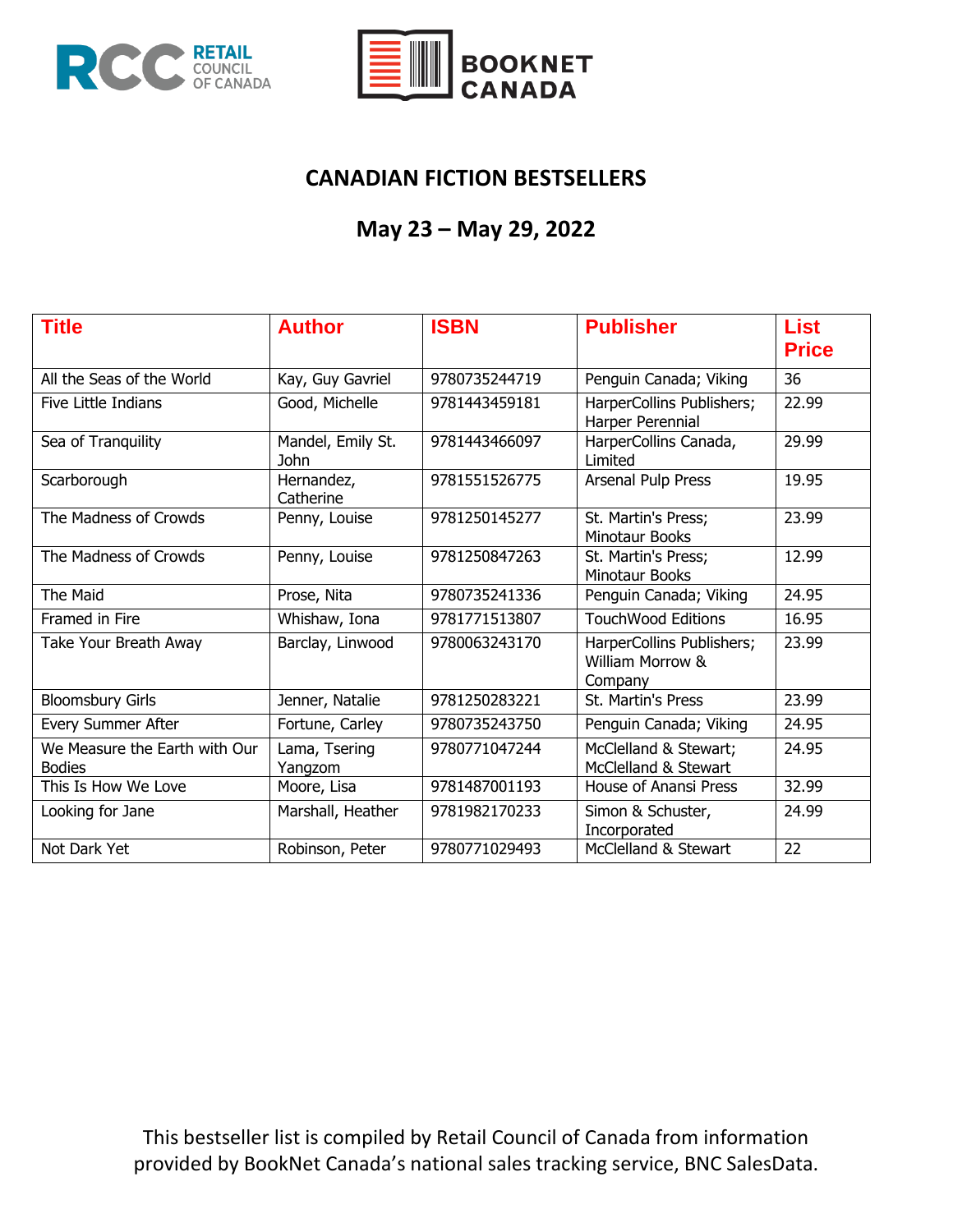



## **CANADIAN NON-FICTION BESTSELLERS**

## **May 23 – May 29, 2022**

| <b>Title</b>                                                                                             | <b>Author</b>                           | <b>ISBN</b>   | <b>Publisher</b>                                     | <b>List Price</b> |
|----------------------------------------------------------------------------------------------------------|-----------------------------------------|---------------|------------------------------------------------------|-------------------|
| Son of Elsewhere                                                                                         | Abdelmahmoud,<br>Elamin                 | 9780771002229 | McClelland & Stewart;<br>McClelland & Stewart        | 32.95             |
| 21 Things You May Not<br>Know about the Indian<br>Act                                                    | Joseph, Bob                             | 9780995266520 | Page Two Books, Inc.;<br><b>Indigenous Relations</b> | 19.95             |
| Finding the Mother Tree                                                                                  | Simard, Suzanne                         | 9780735237759 | Penguin Canada; Allen Lane                           | 34.95             |
| Return to Solitude                                                                                       | Lawrence, Grant                         | 9781550179712 | Harbour Publishing Company,<br>Limited               | 26.95             |
| Run Towards the<br>Danger                                                                                | Polley, Sarah                           | 9780735242883 | Penguin Canada; Hamish<br>Hamilton                   | 35                |
| We Were Dreamers                                                                                         | Liu, Simu                               | 9781443460590 | HarperCollins Canada, Limited                        | 34.99             |
| How to Be a Climate<br>Optimist                                                                          | Turner, Chris                           | 9780735281974 | Random House of Canada                               | 23                |
| <b>Embers</b>                                                                                            | Wagamese, Richard                       | 9781771621335 | Douglas and McIntyre (2013)<br>Ltd.                  | 18.95             |
| <b>Best Hikes and Nature</b><br>Walks with Kids in and<br>Around Southwestern<br><b>British Columbia</b> | Hui, Stephen;<br>Antone, Myia           | 9781771645973 | Greystone Books Ltd.                                 | 24.95             |
| Only in Saskatchewan                                                                                     | Hansen, Naomi;<br>Kendel, Garrett       | 9781771513555 | <b>TouchWood Editions</b>                            | 45                |
| And a Dog Called Fig                                                                                     | Humphreys, Helen                        | 9781443463416 | HarperCollins Canada, Limited                        | 29.99             |
| This Is Assisted Dying                                                                                   | Green, Stefanie                         | 9781668004784 | Scribner                                             | 24.99             |
| The Inconvenient<br>Indian                                                                               | King, Thomas                            | 9780385664226 | Doubleday Canada; Anchor<br>Canada                   | 22                |
| Forest Walking                                                                                           | Wohlleben, Peter;<br>Billinghurst, Jane | 9781771643313 | Greystone Books Ltd.                                 | 24.95             |
| The 500 Years of<br><b>Indigenous Resistance</b><br>Comic Book: Revised<br>and Expanded                  | Hill, Gord; Palmater,<br>Pamela         | 9781551528526 | Arsenal Pulp Press                                   | 21.95             |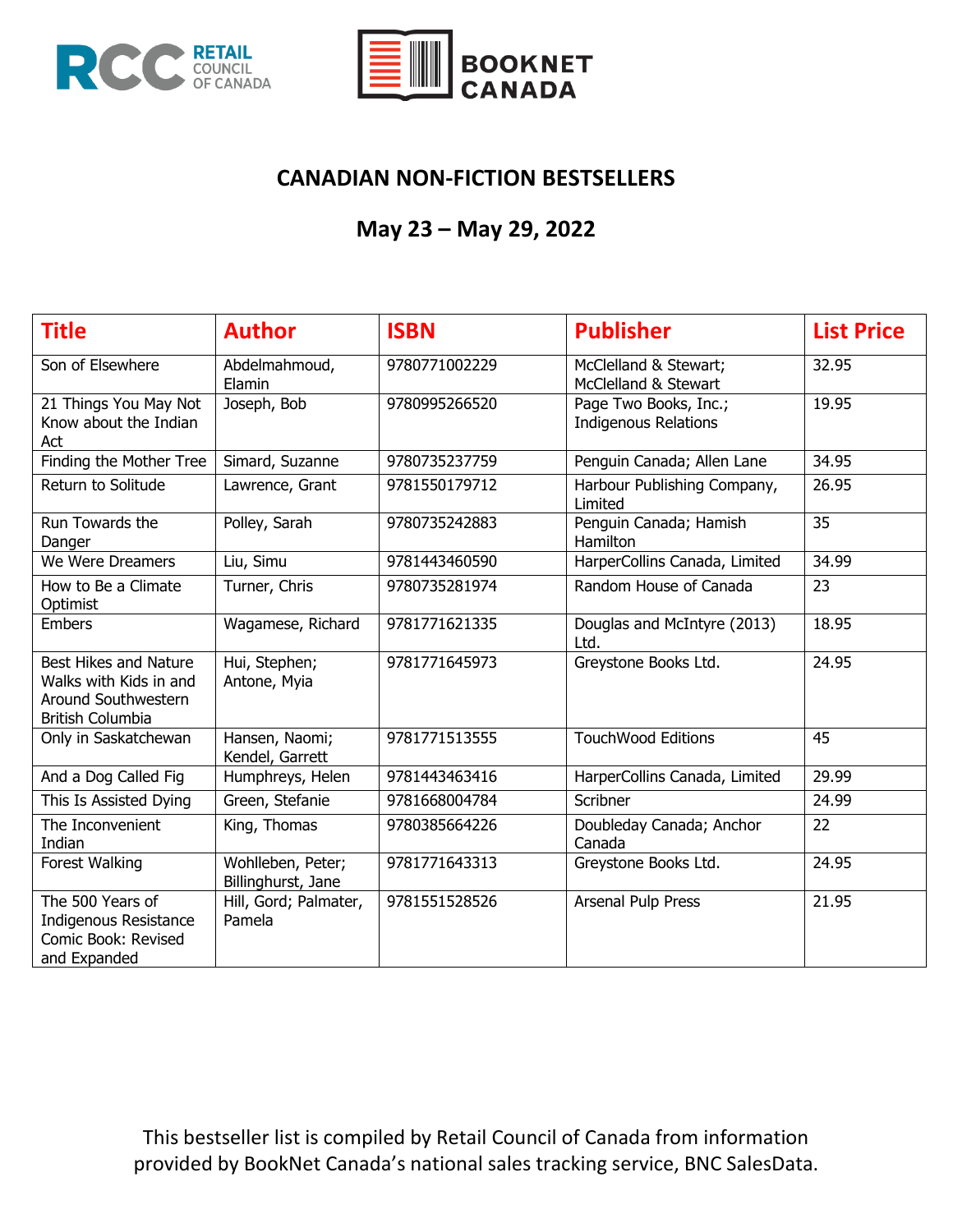



## **TRADE PAPERBACK FICTION BESTSELLERS**

# **May 23 – May 29, 2022**

| <b>Title</b>                         | Author               | <b>ISBN</b>   | <b>Publisher</b>                                      | List  |
|--------------------------------------|----------------------|---------------|-------------------------------------------------------|-------|
|                                      |                      |               |                                                       | Price |
| Five Little Indians                  | Good, Michelle       | 9781443459181 | HarperCollins Publishers;<br>Harper Perennial         | 22.99 |
| <b>Book Lovers</b>                   | Henry, Emily         | 9780593334836 | Penguin Publishing Group;<br><b>Berkley</b>           | 23    |
| It Ends with Us                      | Hoover, Colleen      | 9781501110368 | Atria Books                                           | 22.99 |
| Where the Crawdads<br>Sing           | Owens, Delia         | 9780735219106 | Penguin Publishing Group;<br>G.P. Putnam's Sons       | 24    |
| The Diamond Eye                      | Quinn, Kate          | 9780063226142 | HarperCollins Publishers;<br>William Morrow & Company | 24.99 |
| The Seven Husbands of<br>Evelyn Hugo | Reid, Taylor Jenkins | 9781501161933 | <b>Washington Square Press</b>                        | 23    |
| Scarborough                          | Hernandez, Catherine | 9781551526775 | Arsenal Pulp Press                                    | 19.95 |
| The Madness of Crowds                | Penny, Louise        | 9781250145277 | St. Martin's Press; Minotaur<br><b>Books</b>          | 23.99 |
| Lessons in Chemistry                 | Garmus, Bonnie       | 9780385697378 | Doubleday Canada                                      | 24.95 |
| The Maid                             | Prose, Nita          | 9780735241336 | Penguin Canada; Viking                                | 24.95 |
| The Midnight Library                 | Haig, Matt           | 9781443455879 | HarperCollins Canada, Limited;<br>Harper Avenue       | 21.99 |
| Verity                               | Hoover, Colleen      | 9781538724736 | <b>Grand Central Publishing</b>                       | 22.99 |
| Klara and the Sun                    | Ishiguro, Kazuo      | 9780735281264 | Knopf Canada; Vintage<br>Canada                       | 21    |
| The Dictionary of Lost<br>Words      | Williams, Pip        | 9781984820747 | Random House Publishing<br>Group; Ballantine Books    | 23    |
| The Paris Apartment                  | Foley, Lucy          | 9780063227927 | HarperCollins Publishers;<br>William Morrow & Company | 24.99 |